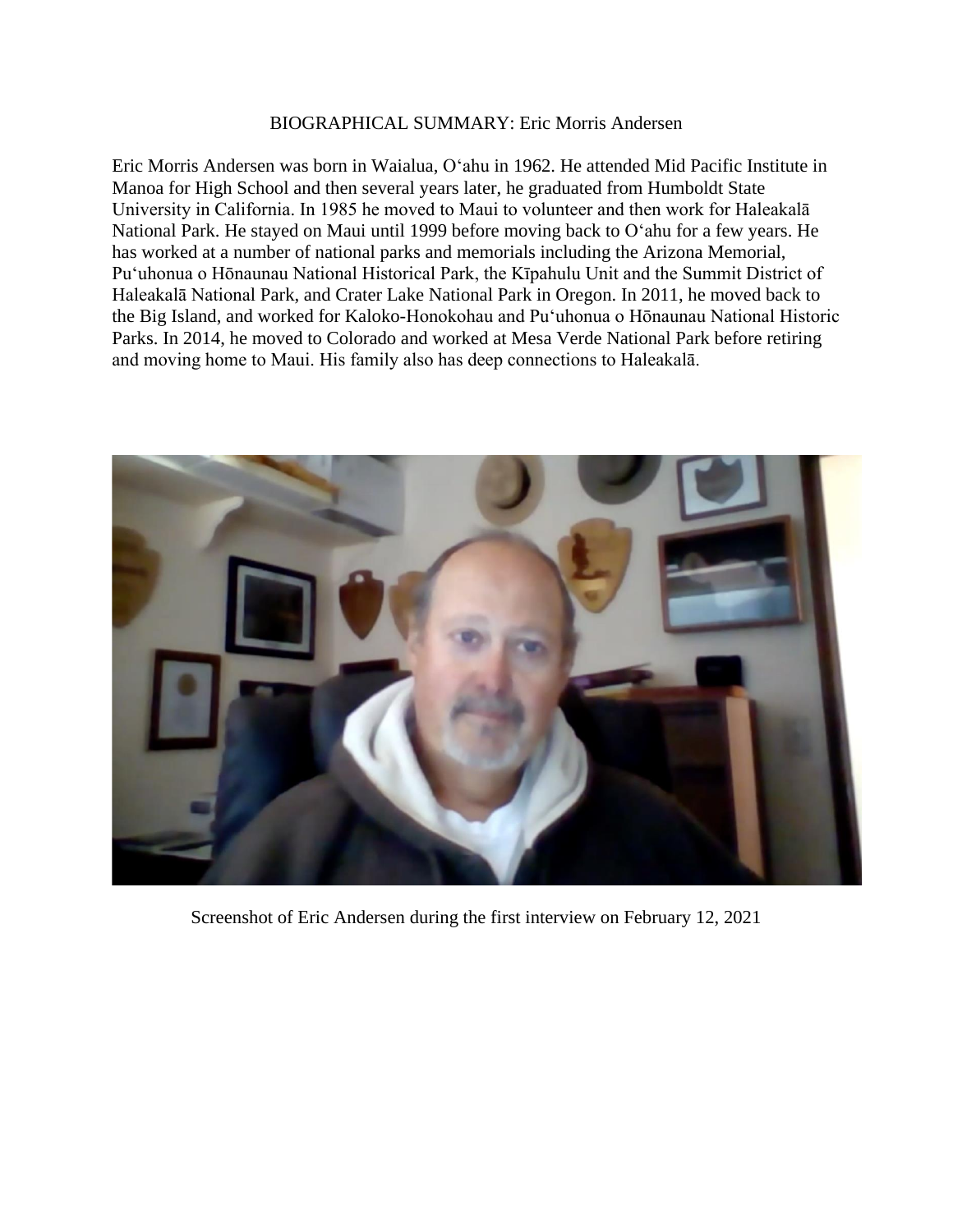## INTERVIEW INDEX: Eric Morris Andersen

00:00:00 – 00:08:27 CONNECTIONS BETWEEN LAND AND PEOPLE Hula hālau; conservation; cultural values

00:08:28 - 00:34:28 NATURAL RESOURCES & CULTURAL CONNECTIONS Andersen discusses the relationship between natural and cultural resources, and recounts his experiences working in both fields

00:34:29 - 00:43:32 RELATIONSHIP WITH THE PARK & KULEANA Park management and the community; building of Hōlua cabin; family involvement with the park; first trips into the crater

00:43:33 - 00:47:32 FUTURE DIRECTIONS Next steps and future actions in the Park

00:47:33 - 00:55:21 CONCLUSION Final thoughts; suggestions for future interviews; valedictions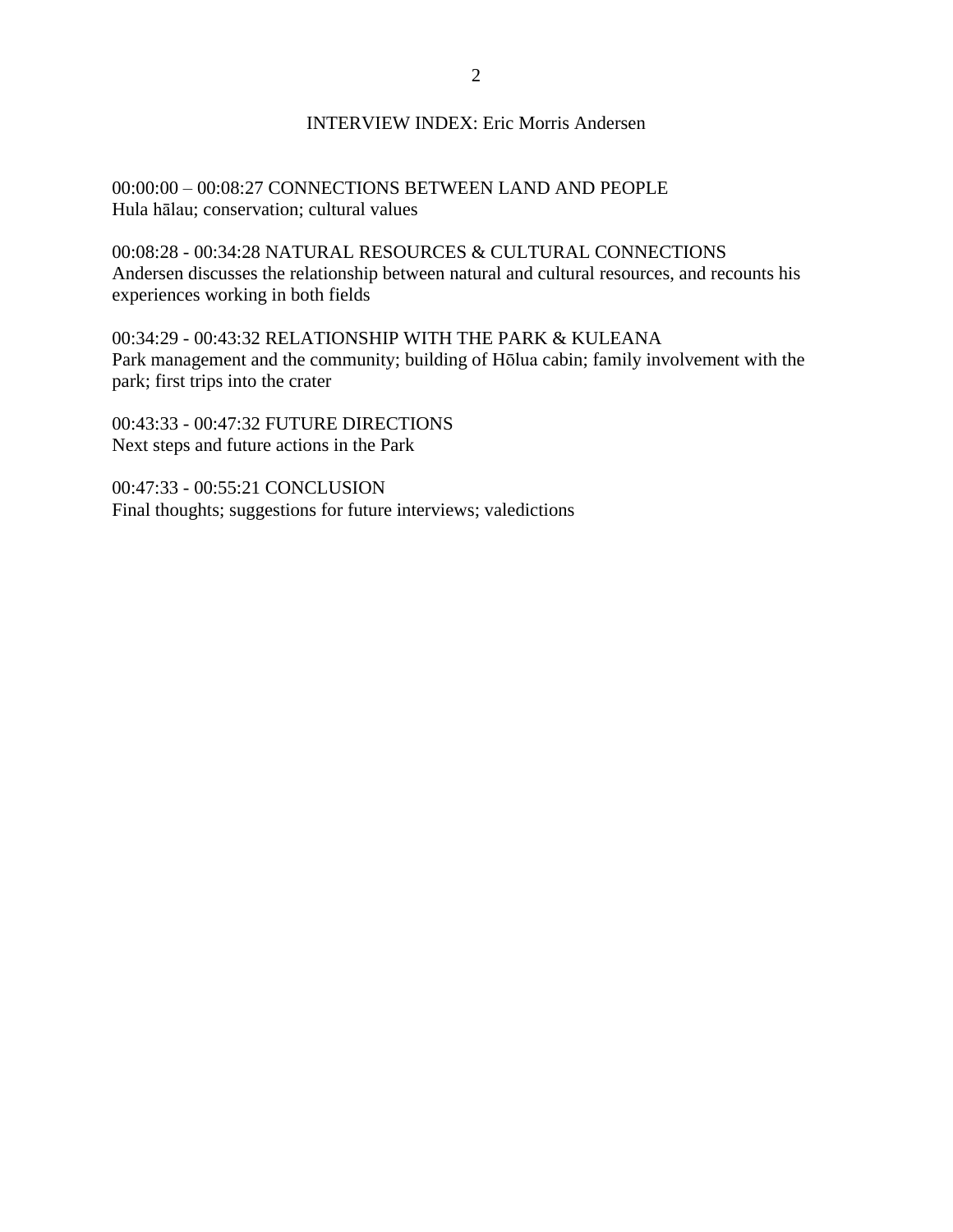## ORAL HISTORY INTERVIEW with Eric Morris Andersen (EA) Part II March  $5<sup>th</sup>$ , 2021 Remote interview via Zoom BY: Alana Kanahele (AK)

- AK: Okay, so thank you again for being willing to sit down and continue chatting from our previous interview. In our previous conversation, you mentioned sort of this idea of, you know, "When the land thrives, the people thrive," and I was wondering if you can kind of talk a little bit more about that or speak more to that and how your time at Haleakalā kind of feeds into that that notion.
- EA: I was thinking about where that came from, what things came into play that influenced that line of thinking. Oh, it probably started when I was in hālau, so the consciousness of thinking a little broader and cultural values because a couple of years after I started working at Haleakalā, I started hālau in 1993. I was an adult already, but I had a great kumu, very thoughtful and very nice, the group of haumana and ʻolapa too. And anyway, so I was thinking about that and you at UH probably can get access to the full speech or as much of the speech as you can of Kamehameha III. A lot of what we hear today is the state motto: Ua Mau ke Ea o ka 'Aina i ka Pono. But that is just one line in a whole speech. And I have never seen the whole speech, I've only seen excerpts of it. You guys there at UH, you probably can get a little better copy, or at least the speech itself. And the literal translation is what you hear, but nothing in Hawaiian is literal especially old Hawaiian—kaona—secrets. I kind of looked upon it as a way of accepting responsibility in the context of what Kamehameha III was trying to say. That it is all of our responsibility to keep the land alive in order for it to thrive, we have to give back. That looks good and sounds goods. So that's where I began to have that thought and ethic of the land is healthy, the culture will thrive.

And you mentioned it by talking to the various people who have a history and context of Haleakalā. For example, the program started in natural resources. From my point of view, in terms of management and my history, it was to really get after the Hawaiian natural history and try to figure out a way to protect it. You've got a plant species. . . . That get the opportunity for the native species to come back and thrive, and then in the 1990s, I want to say, you know, there was that opportunity for the culture to show itself and come alive, and part of that was the people who were working there too. People looked at the context of, okay now that we have a system, look and see what natural resources, what plants and animals can thrive if we give them the opportunity? What are they? Who are they? Other than a scientific name, what is the Hawaiian name? What does that name mean? And a number of things or species that did not have Hawaiian names, or at least we could not find in the record. And so, there are knowledgeable people who thought very long and hard about it and placed names upon them from our modern context and provided Hawaiian names for the Happy Face Spider and other things. What a cool thing.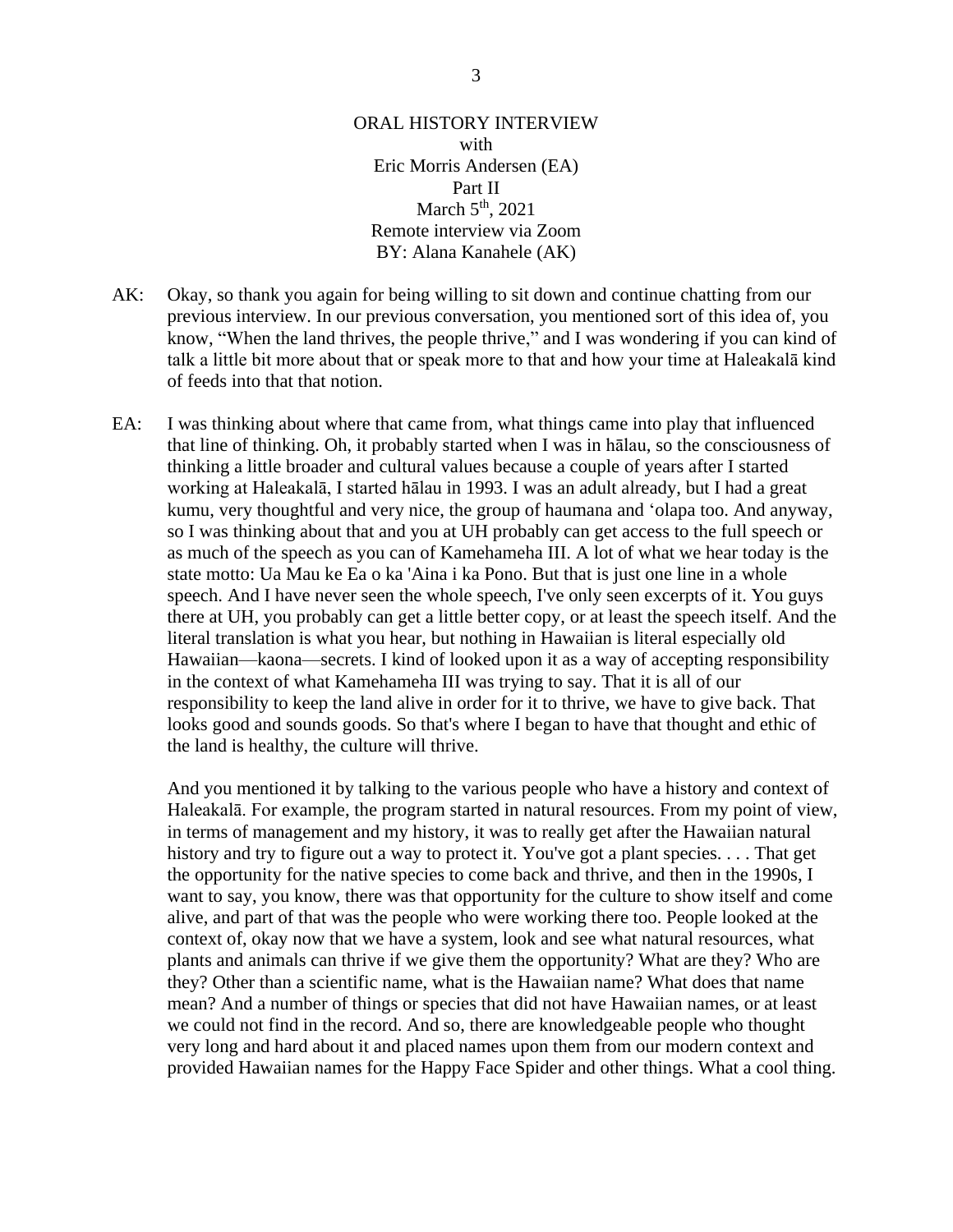I mean that's where you make the connection between natural and cultural. Even the name and the context [inaudible] So that's kind of where I am with that thought process.

- AK: Thank you and I'm sorry, for whatever reason, your audio is sometimes loud and sometimes soft, so I don't know if maybe there's something covering the mic or. . . . I'll let you know when it gets a little bit more difficult to hear it. But usually when you're close, it's fine.
- EA: Maybe because I'm not facing. . . . I move my head around. I don't know.
- AK: No, well it's good now. So whatever you're doing, it's good.
- EA: Where do you go?
- AK: Can you still hear me? Okay, great. And then I know you spoke a little bit about this last time as well, but if you could talk about sort of how your kuleana, or your responsibility to the park has changed and I guess particularly with interactions between natural and cultural resources.
- EA: Yeah, I think, again, that awareness of, you know, when I first got involved, it was all natural resources. In my own understanding and insights of myself from a younger age into my late twenties and thirties—when I began to have a greater awareness, a more world view of natural resources, cultural resources—is when I began to understand and apply the language, the language of natural resources. And of course that comes from being in college—I went to Humboldt State University—and I began to hear terms that applied to the things that I valued and I never knew they had these terms, conservation. I didn't know what conservation was before I went to college, or natural resources versus cultural resources before going to college, I never knew there was a difference. So you learn the language and you'll find the language and so. . . . say the question again.
- AK: Kind of how, I guess...
- EA: My evolution?
- AK: Yeah, your evolution of kuleana within the park and sort of the interactions and connections with natural and cultural resources.
- EA: Yeah. So, of course it was all natural in the beginning, or pretty much all, all natural. This is in the 1980s. I was hired because I had skill of building fences and hunting animals and outdoor skills, and experiences. Of course, having gone in the crater with my family a lot—close to twenty times before I even started working there. And that was just a love for the place and I couldn't really articulate at that time, how it was affecting me spiritually or emotionally, but I do I felt good being here, being at Haleakalā and so, I went with that and then later on, as I began to grow an awareness of cultural values, and again, that language again, using and applying that language.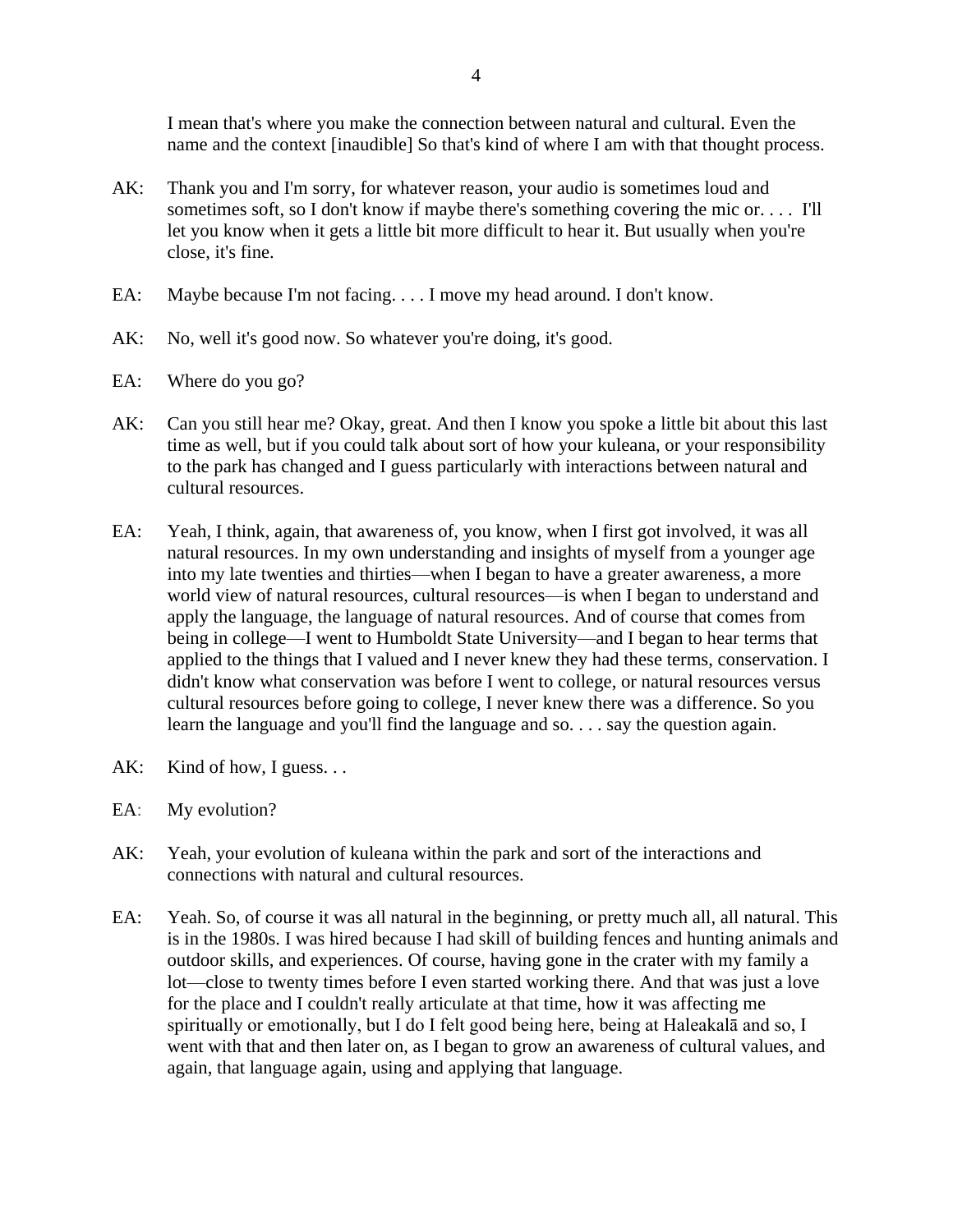And then in the early 1990s after I'd finished Humboldt State, I came back to Maui and I had an opportunity to get into a hula hālau and I didn't start as a dancer; it was chanter, 'oli and language. And to understand the language, our kumu said it's nice to emulate in hula what it is that the oli means - but you really got to know what the oli means, and it puts the whole picture together of what you're portraying or what story you're telling. And I really took that to heart. And so I learned as much as I could in a couple of years.

But I think that was a big shift too---let's see, I would have been in my late twenties, early thirties, so personally I was making a change in how I approached life and how I observed life. And then to have this this new awareness, newfound awareness of "Oh, wow, kaona." Kaona was a big deal. I would look at things and go, "Oh, okay, ʻōlapa, a pretty tree but why, how come, the way that it shimmers, yeah I can see that—it reminds me of hula dancers but what else? What else is there?" I kept digging a little bit deeper to try and understand the kaona, the underlying---what's the way to describe. . . . Kaona is the unseen beneath that which is seen or known and, so that's, that's a fun thing. It's fun to look at something and think about the greater context of it. So as my awareness changed, my understanding began to enrich, enliven and enrichen, is that a word?

And then the Park began to shift into cultural values, and I saw that as a great thing, wonderful, difficult, because for two reasons. One is, culture is personal. You can actually talk to people and you get opinions and you get personality. Natural, you talk to a plant, you talk to a bird, whatever, they kind of show you a little bit but you don't really understand them, you don't have a common language. But with people, you have to meet them where they are and sometimes that can be uncomfortable. There's a whole bunch of history---there's generations of history, of how people, how families and how communities interacted with the national park. The national park as a federal entity on Maui. And it was established before we became a state. So there's a lot of history there, and that's what you're asking for and you're asking for an oral history too. What is that history and how does it affect you?

So, I had my own personal history, my own family's history, and I was comfortable sharing that back to the early 1900s, but I could see the struggle in others, and other people that I work with, who had similar histories. Ted Rodrigues, who you mentioned earlier---his father was in the CCC in the 1930s, I think it was, so he has that strong connection back to his parents time. But then there were others made in.

(phone ringings - Ted Rodrigues calling)

EA: Sorry, it's Ted (chuckles).

So, there were others who had a little more difficulty talking about Hawaiian culture and their connection with the place. And so I could see the struggle and also was the person who they were talking to, you know, just like you, you have to establish a rapport of trust with the person you're talking to that they're not going to damage your name and not going to somehow color your connection to a place or however you say it. And there's a risk there.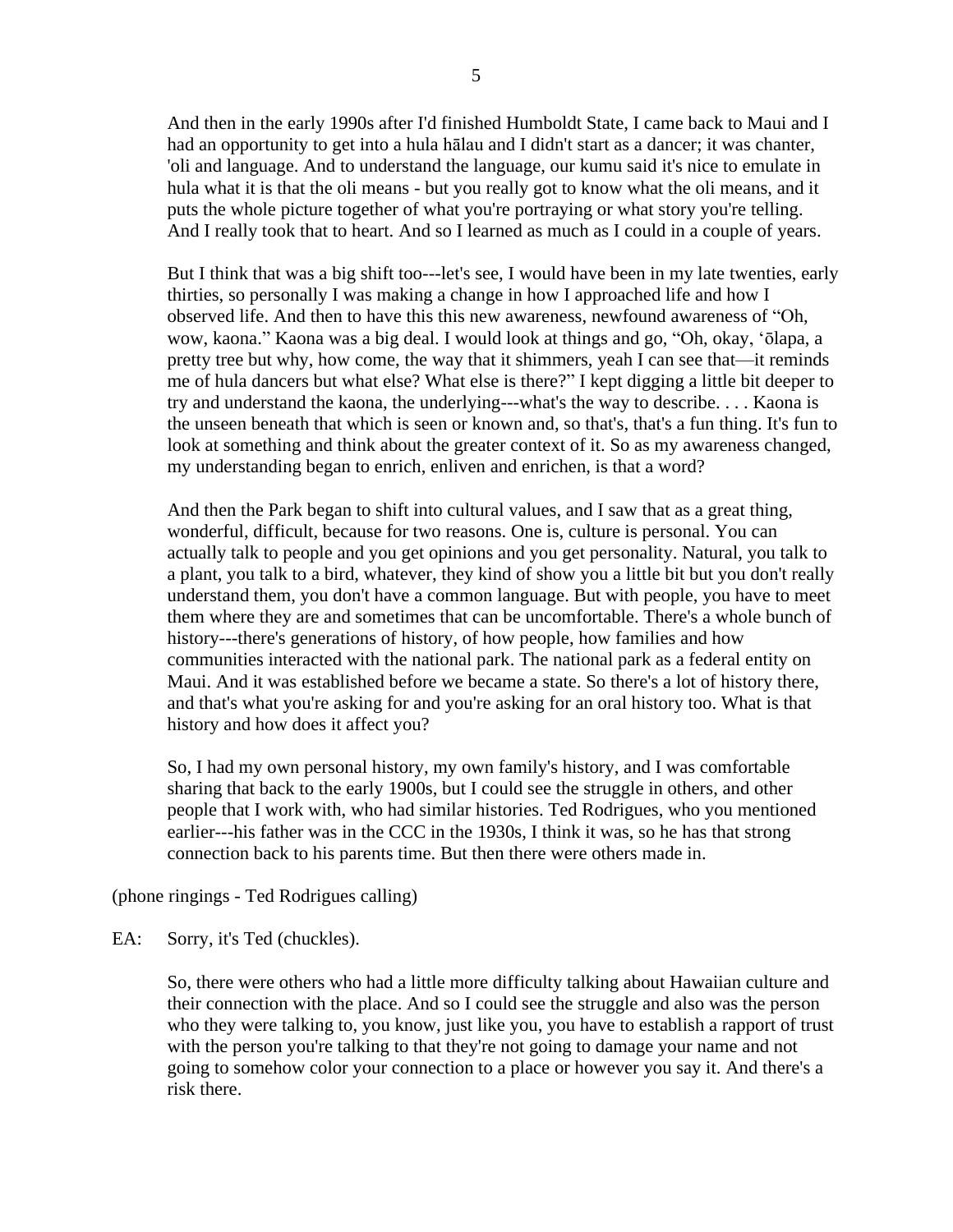But then another thing I saw was there was a struggle as that transition was happening of managing the park heavy, so, putting lots of money on the natural resource side versus beginning to put emphasis and money on the cultural resource side. I saw a struggle in park management—the superintendent, the division chiefs—because it's a threat, right? You're reallocating funds and we don't have terribly a lot of funds, so when you reallocate money, you've got to take it away from someplace and give it to somebody else. And so there was a struggle there. I think Ron Nagata would probably give you a better insight into that since he was the one handling the money at the time and a resources manager.

So I saw the struggle especially with the superintendents, who were trying to understand how to approach the public, the community of Maui, to establish that trust, while there were all of this external stuff going on. There were telescopes being proposed and built up at the summit was really getting people upset and there were not necessarily cultural things, but. . . . well, there are cultural things. I mean, the use of Haleakalā before it became a national park was as a grazing in modern times—was grazing cattle—and moving cattle through the top of the mountain over to Kaupō and the other side of the island. And there's you know, there's rock walls inside the floor of the crater that are, that whole series, and history of ranching which is valid. Haleakalā Ranch still exists, thank goodness, and we cannot discount the part of history for Haleakalā. I think there's a lot of things that are rich in the story of Haleakalā that are around ranching.

The cultural resources in terms of Hawaiian history, trying to understand what are these rock cairns, you know, what are these shelters, up on Kaoao? And what is the heiau up on Haleakalā? And what are the platforms, stone platforms inside the cinder cones in the crater floor? Well, then, I guess maybe Emerson and earlier in the 1950s and 1960s, people came over from Bishop Museum and began to do some excavating and some study on it—I wasn't aware of it until much later. So anyway, what I'm getting to is there was a struggle in management of how to approach this, how to give cultural resources a voice, Hawaiian cultural resources a voice and be inclusive of the ranching history, more modern times history, and then ancient Hawaiian community history, which we didn't know very much about. We had some names and some ideas until people got into looking at old chants and oli and old Hawaiian newspapers did they began to figure out what these names meant and how they fitted with each other—kings on Maui and chiefs on Maui.

For me personally, this was in the late 1990s, and I began to see that struggle and feel that struggle and, as I said in the previous interview, I wasn't in a position—I didn't think I was in a position—to affect change because I was a worker and I could have my opinion, but I didn't have a great deal of influence over management or I couldn't necessarily sit down with the superintendent amongst my peers, a higher level of management authority and responsibility peers in the Park Service and have a voice. So I said, "Well, okay, I'm not happy with my level of service to the park, which means I'm not happy with the level of influence I have or can have, so I have to step away."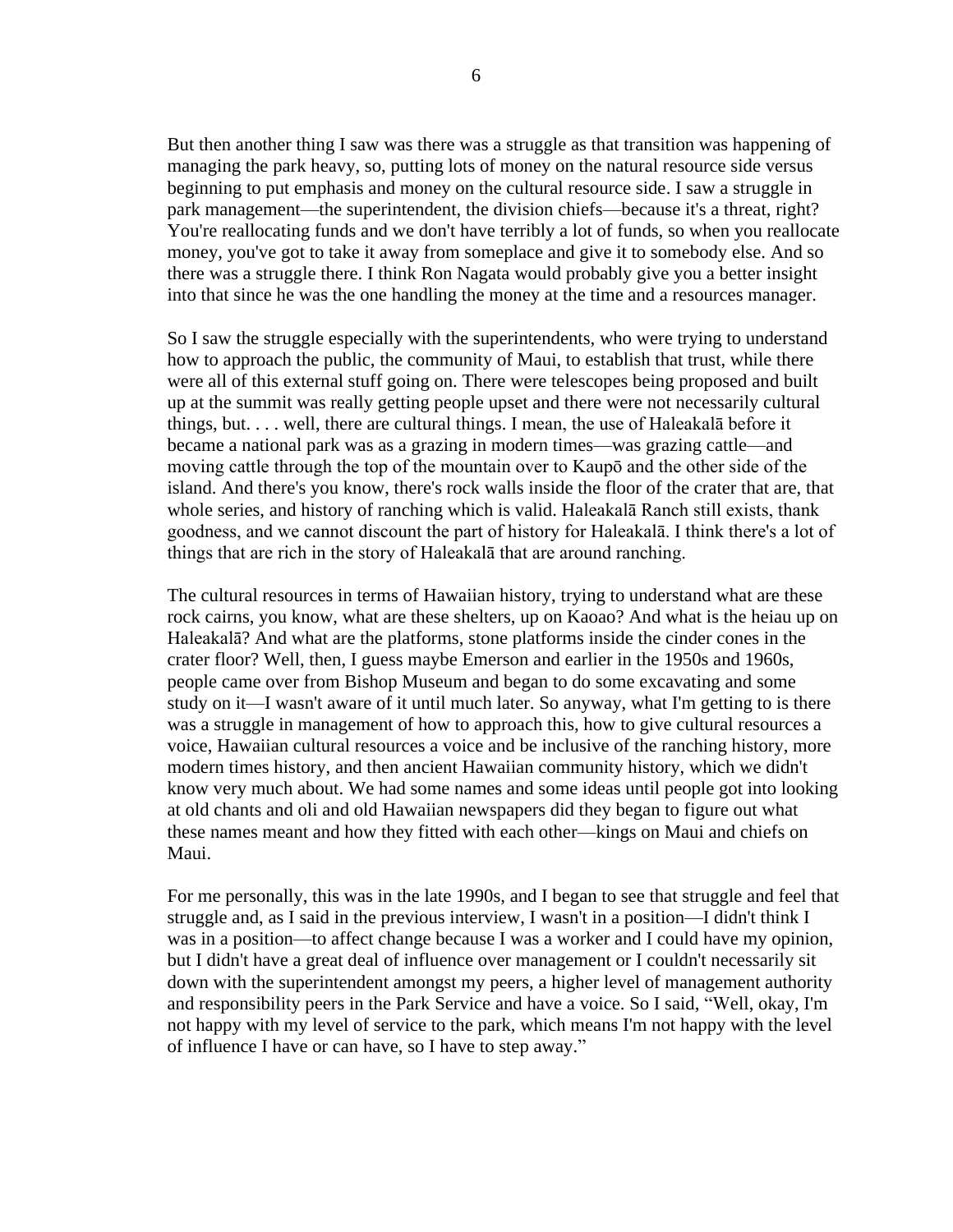So 1999 I left Haleakalā and went to Oʻahu to work at a different park, to work for a different superintendent, and see how they deal with the same story or the same issues. How do you manage a balance of natural and cultural resources? How do you approach them? But you give authority and when? And I had a really good mentor there as the superintendent. This is the Arizona Memorial. Tremendous cultural resources are there. It's all cultural. So that was a big eye-opening experience for me, and I learned a lot from that.

Then I went to Puʻuhonua o Hōnaunau and holy smokes I stepped right into cultural resources. There's beautiful natural resources there, but that balance that I spoke about, at Puʻuhonua was super heavy on the cultural side and little by little on the natural side, and so I felt I worked there as the assistant to the superintendent. And the superintendent, again, was trying to—Geraldine Bell—she was trying to keep that balance, you know, cultural versus natural. Cultural—not versus—and natural. And I saw it where the archeologists were very closed and protected, and no, you cannot go anywhere near this, you cannot touch that. And the natural resource people were saying, but wait, wait, wait, wait, there's all these beautiful Native Hawaiian coastal vegetation zone, and yes it grows amongst the heiau, and the various sites, and, yes, it grows amongst graves, and we know these are graves, but they have to thrive too. And so we're trying to do what we can so that that balance or that struggle---we're all really looking for is the same thing. We just get protective of our prized possessions, whether they're leafy little things or chirping birds or that stone that goes right there.

So I stepped away and then I had the opportunity to come back to Kīpahulu, I worked for the superintendent and now I was up at that level of management, you know, I thought, "Okay, here maybe I have some influence, maybe my voice has a place here," and it didn't necessarily come into play. It was a really tough struggle with that management team to try and get them to think not as an adversarial or to work not as an adversarial team, but as the cooperative team that began to learn to trust each other and kūkākūkā, talk story. It wasn't a great experience---there was transition in the management team, the superintendent retired, and a new superintendent came in and she had a completely different view of things, and she took a little while to get that view. This is Marilyn Paris and I really respect her for not coming in and just saying, "Okay, this is the way we're going to do it now that was then and this is now." She was really smart and she had great self-awareness. And she said this, which was interesting, she said, "I don't take myself very seriously, but I take my job very seriously."

And I heard that and I went, "Wow, okay, this is kind of the way I feel. I don't take myself that seriously but my job, my responsibility, yeah I take that seriously."

So, I learned a lot from Marilyn and she tried again to kind of bring that balance back and to bring that level of trust in the management team so that we could talk story and so that all of our values were heard and placed out there and given a voice. And she talked to kūpuna and she was new, and nobody had any history with her—she was from the mainland. So she started brand new and she reached out to people, I think it was under her superintendency, that we started the Kūpuna Council group up at the summit and also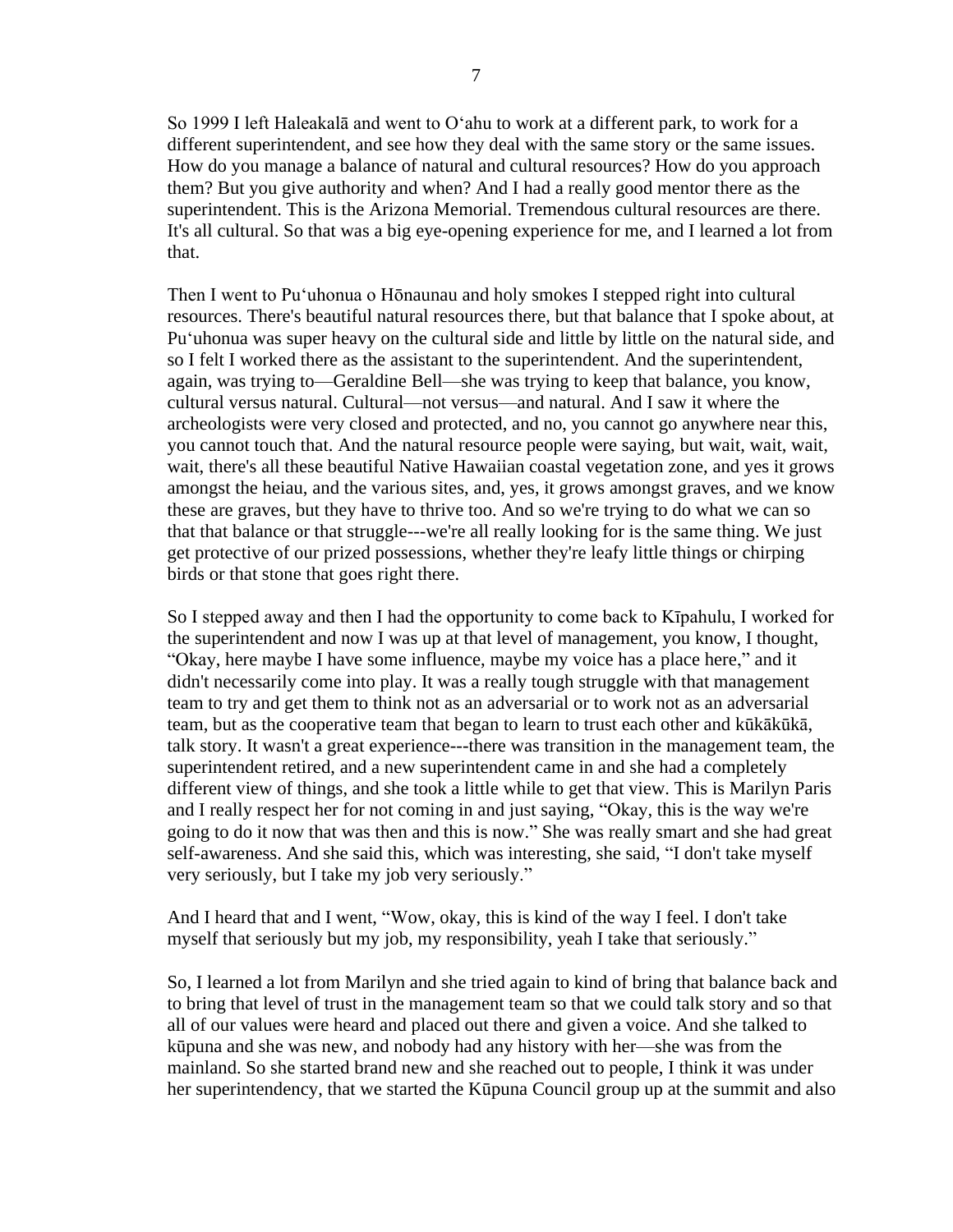out in, maybe before that, out in Kīpahulu on Hāna side that was with, I'm blanking on her name (Elizabeth Gordon), the archaeologist, she passed away a couple years ago. Anyway, she started a Kupuna Council in Hāna, and that was really interesting, too, and it was more to sit and let them speak and listen and learn, and they brought that. They felt they had a voice and they began to grow that trust with the park.

And then I stepped away from Haleakalā again because again there was that struggle of natural versus cultural, natural was at the time was tourism. Tourism was really hammering---the effects of tourism were really hammering the park. There were too many busses coming up for sunrise, too many bike groups coming up for sunrise, just too many people, period, people climbing all over themselves and all over everything along the summit. You know, for two, two-and-a-half-hour window in the morning it was just jammed with people and we all felt—the people who worked there were like—this is terrible, it's just disrespectful. I don't like it, I'm not comfortable with it and I was one of them.

Again, no, Marilyn Paris saw that as a problem and said "Hey, we've got to get this under control," so she started the commercial services planning process. And about half or three quarters of the way through it. . . . Again, I kind of looked at my skill set and said, okay, I've had a voice. I was heard, the park is moving in that direction, I'm taking a spot here, I'm sitting in a seat taking funds (a salary), and I don't have a background in commercial services or anything like this where the park needs to go. And I was interested in working in the mainland and getting a little more experience so that I could come back to Hawaiʻi in a higher-level management position. And so I went to Oregon and they filled the position behind me with somebody who had experience in commercial services, planning operations and putting together plans that would actually have some teeth to them, plans that included cultural resource values. And that did occur. It took them a long time, but it did occur.

Unfortunately, I never got the chance—well, I didn't get the chance to come back to Haleakalā. I did come back to Hawaiʻi at Kaloko Honokohau and Puʻuhonua o Hōnaunau and work as a Chief of Interpretation. That was a struggle. Holy cow. That was rough. And then I went back to the mainland again to kind of gain more experience and gain some self confidence in my abilities, and then I applied several times to jobs in Hawaiʻi at various parks, and I didn't get the opportunity to come back as an employee.

So I retired and I figure, okay, I'm back here on Maui, I can do what I can and bring my voice and myself to the park. Not as an employee, but as a concerned public service and, not a kupuna yet. But I'm on the Friends of Haleakalā, just to kind of feel what that's like. I know the present superintendent up at the park, Natalie—I don't know her well; there's others that I don't know. I try to keep try to keep an ear on who's working up there and stay friendly with all of them. I want to continue that level of trust with them that's why I'm here.

AK: Thank you. Did you find in your time at Haleakalā that there were any kind of overlapping values between caring for natural and cultural resources?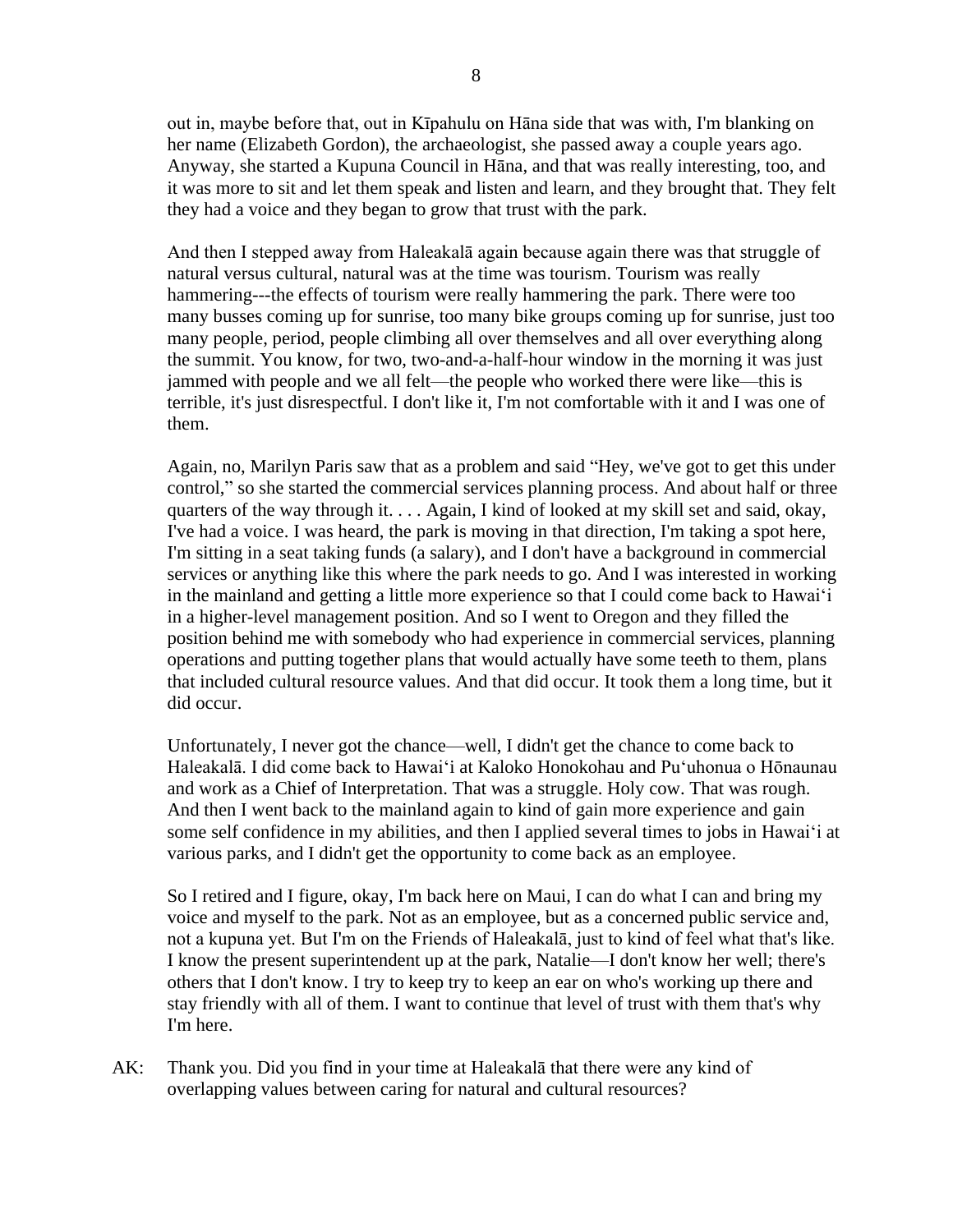EA: Overlapping? Well, definitely the transition time between natural and cultural was overlapping. I mean, there were, I think where I noticed it most was working in natural resources. We would be cruising along a fence line or something and we would have a younger person—a botanist with us or—just a younger person who is getting a different knowledge set at the University of Hawaiʻi or anywhere else. Nature Conservancy didn't have the KUPU program at that time, but there were some really smart kids coming up through the University of Hawaiʻi system and they would come along with us and then we would be going along in the rain forest and they would stop and say, "Oh, this is a this is a blah blah blah. Wow, and this means this and these two go together," and putting it in the context of the culturally significant value or aspects of that plant and where it is and how it is associated with other species in the forest. And so that was, you know, it kind of stops you—it kind of stops you in your tracks—and you look around and go, wow, this is a whole thing.

Not that we didn't have that before, but our focus was very---get into the forest, clear this section, put a fence in so the pigs and goats don't get on this side, protect this side, but our focus is to build a fence unless I'm the observing. And there was even a class a little bit, because I remember we would have the fence crew who was in there to build a fence, protect Hawaiian ecosystems—we're going to build a fence and wipe out the pigs.

And then you'd have the plant botanists and so on, they would come in and we'd stop every fifteen minutes to look at some plant or whatever. It's nice, but the fence isn't getting built. So it was a little bit of a tug of war. It was just a funny observation. And that was, I'd say, in the mid and late 1980s.

When we started to have---Steve Anderson was another of the early botanists who began to grow that veg management program, he lives here on Maui, at least part time, so I can get ahold of him. And he hired a couple people, some of which just retired, Bill Haus and Patti Welton.

So I don't know if that answers your question, but that shows that transition of natural to cultural and cultural meaning, it wasn't necessarily oh that cultural, it was the context of that being cultural. So the Hawaiian name, the Hawaiian context of this with this whole thing, this whole beautiful forest, and how all of these things interact with each other.

Another thing, that might show this with me personally was, I was in hālau and my kumu and many of my hālau haumana, brothers and sisters, had never been to Haleakalā, especially had never been to the forest. And so I worked there, so I was like, "Kumu, you like go?" And so I set up a couple of trips where we came up to the park and we walked around in Hosmer Grove and down into the Waikamoi forest, and I pointed out some of the things that I knew, and then you can see the eyes, especially in my kumu, the eyes light up because they had never seen the thing. . . . they'd seen the word in the oli or in context of a hula and they had choreographed it, but they had never actually seen it in that forest, or in that context of the entire forest. And you could see them, really, their eyes were opening up.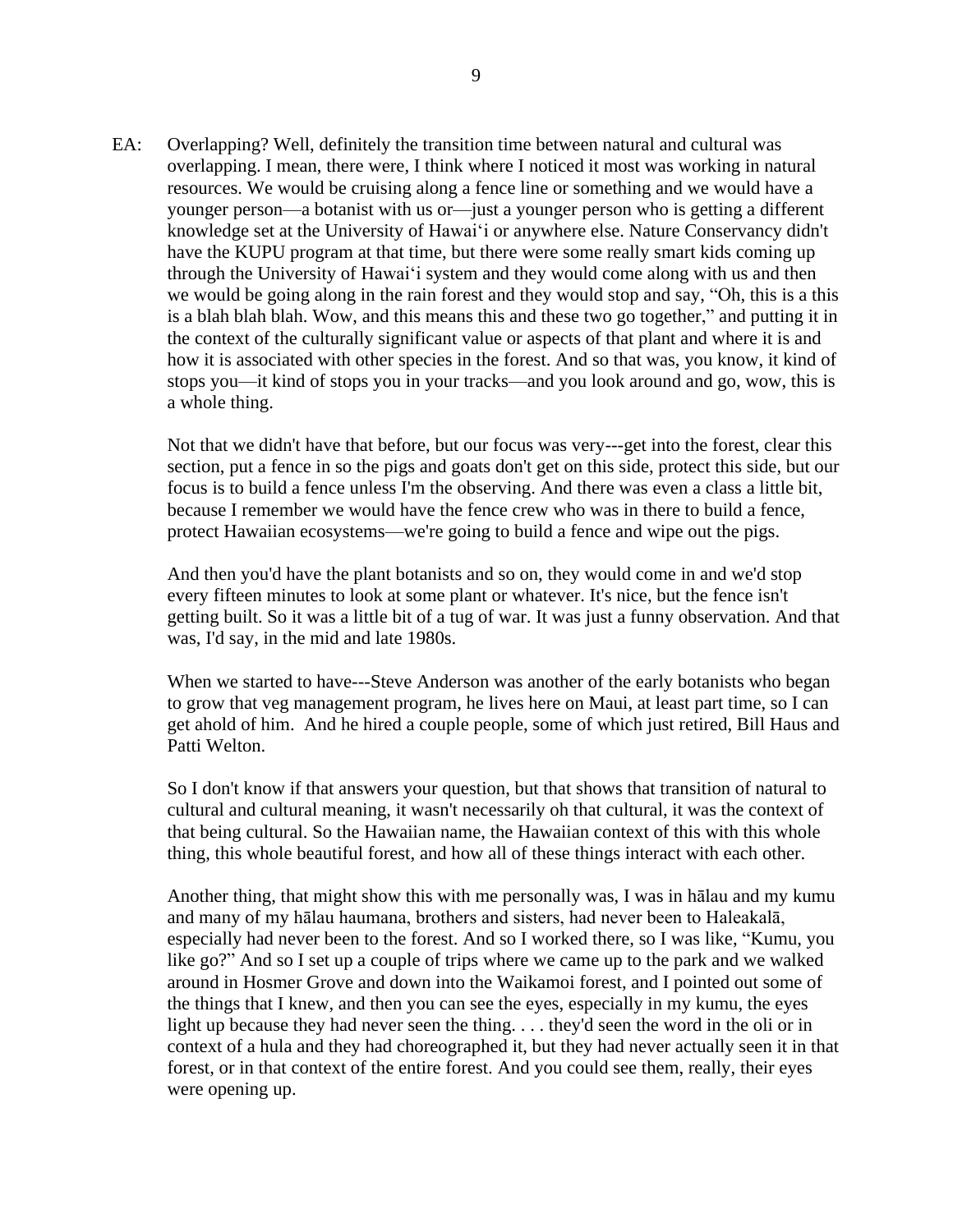And the alakaʻi, definitely them too, they were like whoa, this is cool. And so I remember we were hiking down the Waikamoi road and one of the kumu—I can't remember—or maybe it was one of the alakaʻi started chanting, and I heard the chant before but I didn't really know what it was meaning it had been explained to us, but it was it was a distant thing. But she started going down the road and she started to chant [chanting in Hawaiian] and I was like, oh wow, this is it, this is the place. Look, this is what we adorn ourself with as hula dancers, there's the fern, there's the kupukupu fern, and wow, what I get chicken skin still yet today how cool that was.

- AK: Thank you. It was very cool to hear you chant as well. What are sort of some lessons that Haleakalā has taught you over the years?
- EA: Humility. Humility and to be very aware of as much as you can possibly take in around you. Be aware of the sights, the sounds, the interactions of people to places, and just places among themselves—to be forever an observer. But I think very strongly the humility. We get so busy in our life and we have things that keep us busy or keep us occupied, like we're afraid to be bored or something.

Before, but I've noticed this in this pandemic, you know, just stop what you're doing and stop trying to figure it out and try to control it, because really you don't have a whole lot of control over it and look outside, in fact, go outside. And look around and you see that the natural environment is thriving pretty good. You know, they don't need us so much and they don't need us to be busy. They do need us because we're a big part of this, but be humble in this great big home; it's the only one we got. It is our canoe. In Hawaiian context, this is our canoe. Everything we need to survive is on this canoe. And we've got to keep the canoe afloat. We've got to keep it healthy and we have to keep it maintained, and cherish every morsel of this canoe.

- AK: Thank you. And I know we talked a little bit about how your kuleana with the park has evolved over time. Can you talk a little bit about maybe on a more personal or emotional level, how your relationship with the park has changed?
- EA: Yeah, of course, I guess I consider myself an outsider. I never like to think of myself as an outsider of Haleakalā, meaning that, again, I guess it's that influence or that level of care and responsibility. Of course, I don't work there. I try to keep, you know, an ear to it, what's going on in and I lend my knowledge and experience wherever I can, carefully, with humility. I don't want to influence, you know, in a negative way. People have to learn on their own and I don't want to take away the park needs, the park management needs, to establish a trusting relationship with the community. I don't think it's my work, my responsibility, to be a conduit between park management and the community. I'll help. I'll be there. But they are the ones that need to be the trusting. They're responsible for the park, and so that's how it's changed. I used to say that, and I for a long time, I had keys to the park, you know, physical key to open the door because at some point, I don't know, I ended up with so many keys to the park, and when you leave the park, when you go on to another job, you give back your badge and you give back your keys. And so I did. I gave all my keys and my badge. And then a couple of years later, I was going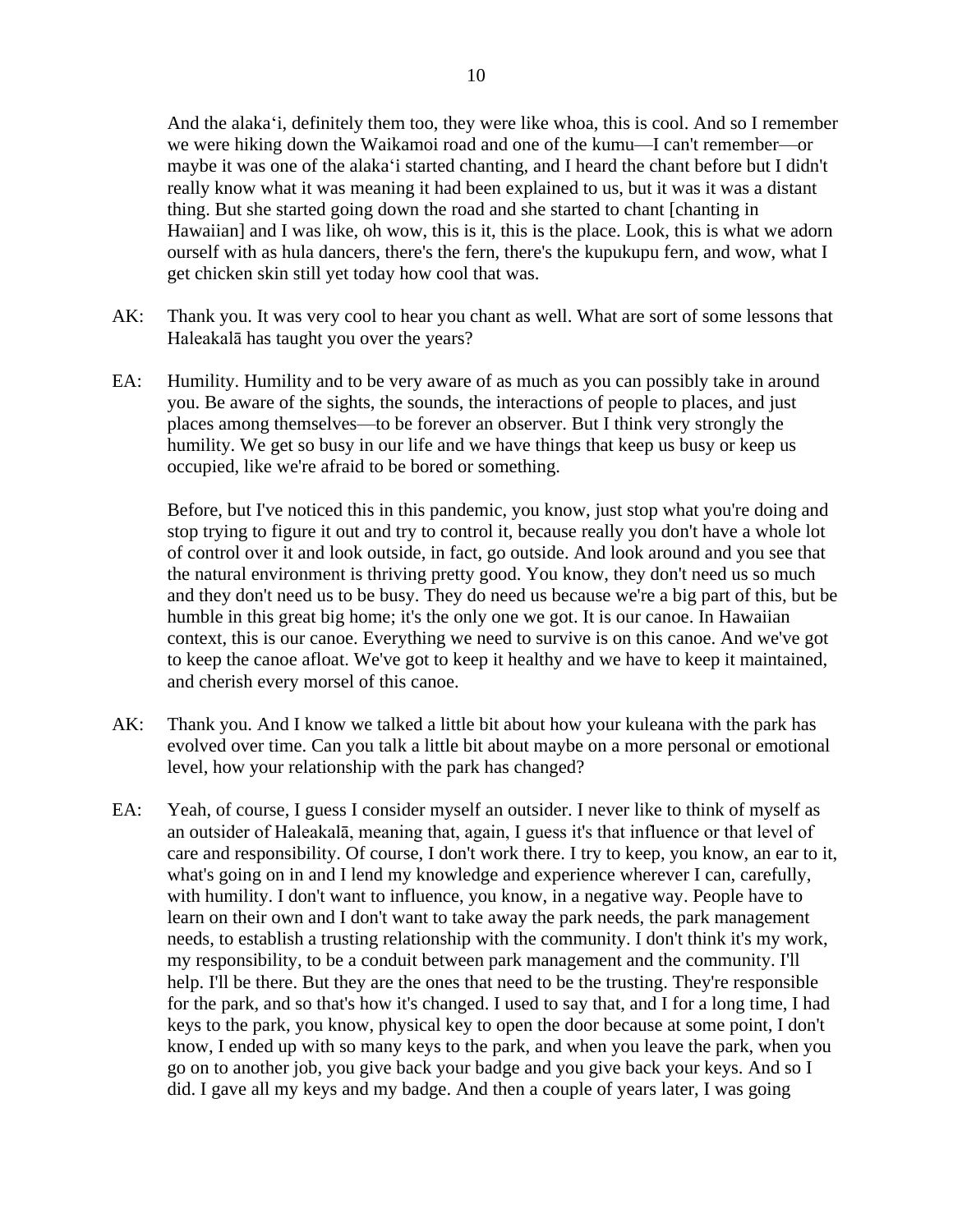through my stuff and I found an old key and it said, "C", and I went, oh, wow, this is a key for Haleakalā, I wonder if it still works? And of course it doesn't because they've changed the locks. But I keep the key as a reminder that at one time I had keys to the Park. I could open every door. I can't do that anymore. Which is which is okay.

Beyond having influence or having that close relationship with with Haleakalā and the park as a whole, including the Kīpahulu and rainforest areas, I have very strong personal connections with the crater itself, mostly established when I was going in with my family and friends as a teenager and young adult. And Hōlua, the Hōlua Hilton, the structure itself was built by us, my father, my brother, me, some close family friends.



Hōlua visitor cabin shed, built by Andy Andersen Jr., Leif Andersen, Gloria Andersen, supervised by Ted Rodrigues

And so, I relish having the ability to access that place that I don't have a key and I have to—I don't have to—I do, I respectfully ask for access to it and ask for permission to go there. I ask people I know and superintendent. Right now, the pandemic, nobody can go. But I go there for pilgrimages, and it's the one place in the Park that I can go and speak to my people, my mom and dad. I can speak to them anywhere, but it really is strong; I feel their presence there at Hōlua campground area. And so, I need that, I need that today, I needed it then.

And if you look behind me right there, over there. There is a plaque that my father made for me in 1969 on my first trip, carrying a backpack into Haleakalā. I lay it prominently with all the rest of my trappings from being here because it's the first symbol of me, and it has a direct, direct connection to my father. My father's ashes and my mother's ashes, and now my sister-in- law's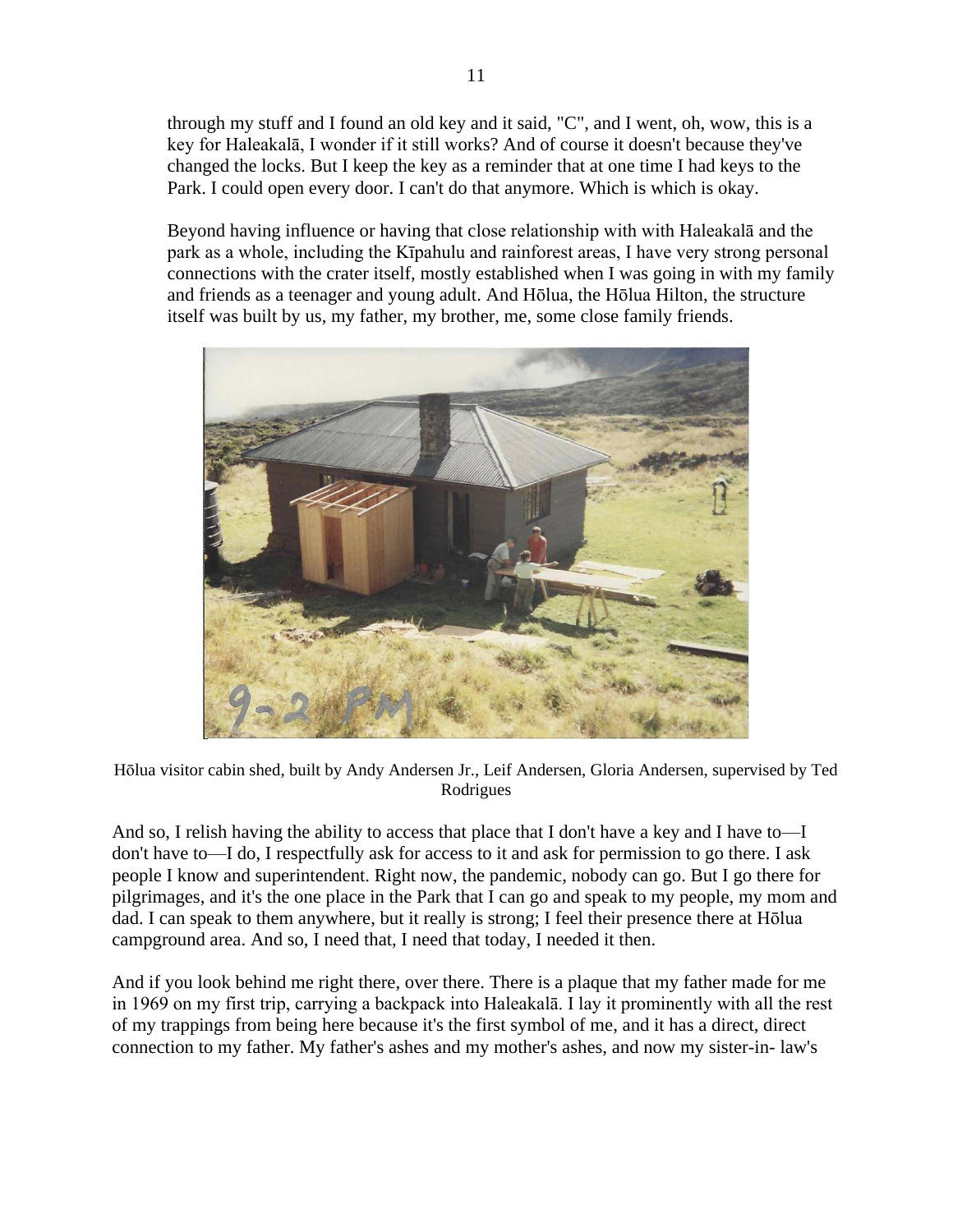ashes are there at Hōlua<sup>1</sup>, it means that much to us as a family and to me personally. While my relationship has changed and evolved, I don't have a key anymore. Inside my heart, I always carry and have the key, but the physical key, I do not have.



Hui O Haleakala award 1969 – Made by EA's father following his first trip into Haleakalā

- AK: And what is the... I'm sorry, it's a little hard to see on here. What is the shape or what is it made out of? The plaque from your father.
- EA: Here, I'll get it and hold it closer. How can I do this?
- AK: Oh, wow!
- EA: Can you read it?
- AK: Yeah, Hui o Haleakalā, August 19...
- EA: 1970, yeah.
- AK: Wow, how old were you?
- EA: Let's see 1969 trip. . . . This was made after the 1969 trip, I was seven. Yeah, seven. And so he did this, I think, August, so this is not a year later, but that's six months or so. It was a big deal because we all went up there as a family and I carried my own stuff, my my own sleeping bag and my own clothes and I had an old Boy Scout backpack that was way

<sup>1</sup> A Special Use Permit is required to scatter ashes within Haleakalā National Park. Haleakalā National Park must abide by the terms outlined in Title 36, Code of Federal Regulations, Section 2.62(b), which states in part: "the scattering of human ashes from cremation is prohibited, except pursuant to the terms and conditions of a permit, or in designated areas according to conditions which may be established by the Superintendent."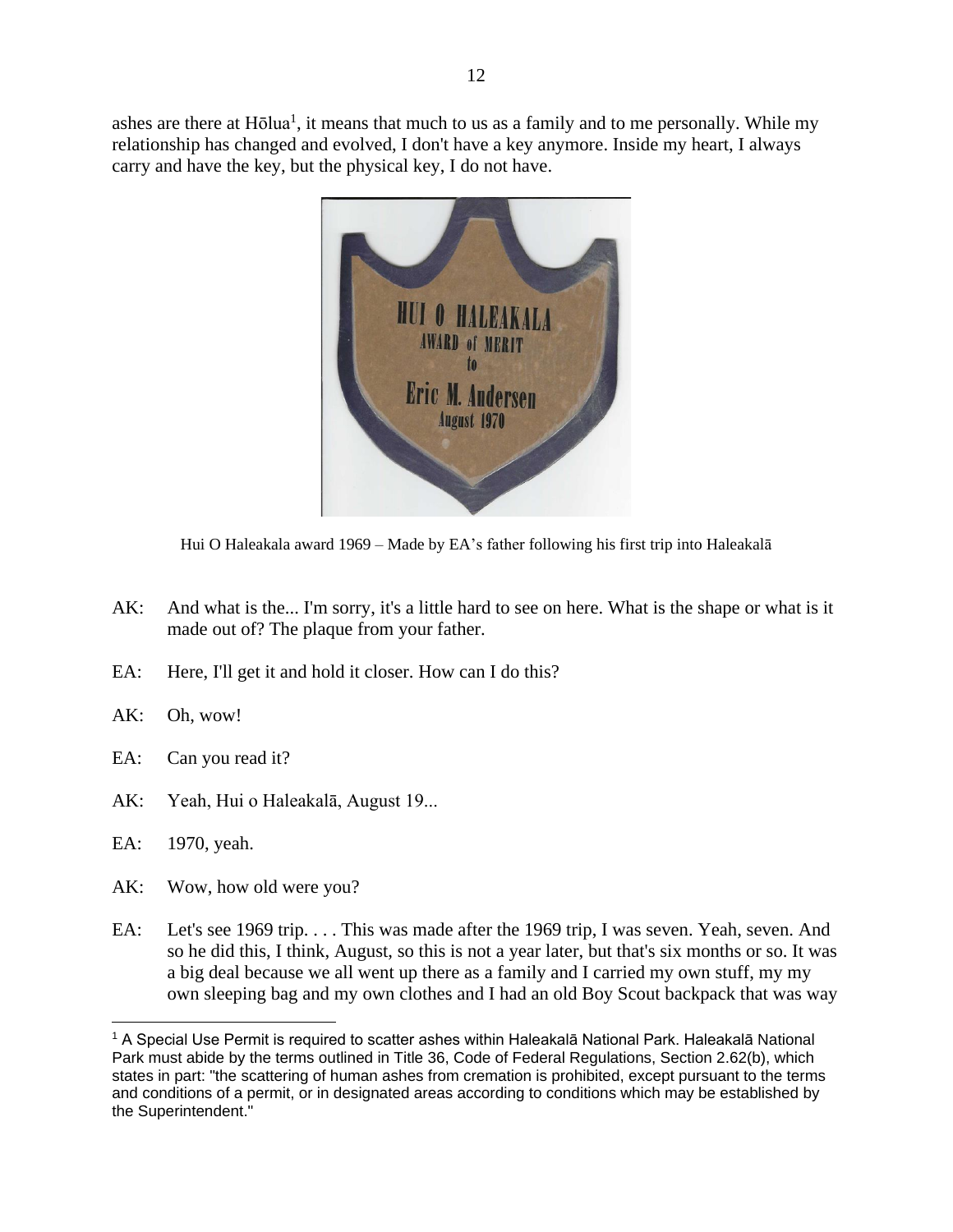too big for me and way too heavy, but I carried it. I have some of those pictures too, but it was the beginning of my journey, for sure.

- AK: Thank you and thank you for sharing that.
- EA: Sure, yeah. My prized possession.
- AK: Rightfully so. What are some maybe future directions you'd like to see the park. I know, like you said, you sort of stepped back a little bit from the management side, but. . .
- EA: You know, I think this pandemic has provided an opportunity for everybody in Hawaiʻi, everybody in the world, but right here in our home and on Maui and for the park managers, to go to look back at our own history. Haleakalā National Park was established in 1916 by a small group of people from the community of Maui. It wasn't a county—I don't know if it was a county back then—but it was the Chamber of Commerce. And they saw a reason, a good reason to attach Haleakalā to Hawaiʻi National Park, but the community was the main driver I think for pretty close to 10 years. There was no National Park Service person up here at Haleakalā. There were over at Hawaiʻi Volcanoes or Hawaiʻi National Park, but not on Maui.

And so I would like to see the park, the park meaning management of park managers, and of the Pacific, the Pacific Island park managers, if they are any in the Honolulu office, to reach out to the community—the present day communities of Maui County, Hawaiʻi, and the State of Hawaiʻi and find inroads into the community to build that trust and that great reverence that began back in 1916. I mean, I knew it growing up as a kid in Hawaiʻi. National parks were kind of this this big stuff that happened over there, it was a part of... I had my own connections, my own experiences in the park, in Haleakalā, I didn't know there were national parks. You know, all those trips I had as a kid? My parents. . . . I remember seeing people with flat hats, but I didn't know there was a national park until I was like twenty years old. I just saw them as beautiful places and they had really cool people working there and they all wore a uniform, but I didn't recognize them as being federal.

So, the point I'm trying to make is I think this is an opportunity for the park managers to reach into the communities where the parks exist and establish a new relevancy and a new context for the value of those parks in that community, because I believe national parks are community based, and without the communities—just like the natural resources and the culture resources—without the community base and a community value for the park, the park does not do well. It will not thrive and it will struggle because it hasn't established a context of why we're here. We can make things happen, but it can't answer the why we're here in this community. And so that's my answer.

AK: Thank you. And are there any other sort of final thoughts about the park or its staff or your connections to it or stories that you'd like to share maybe that we haven't covered yet?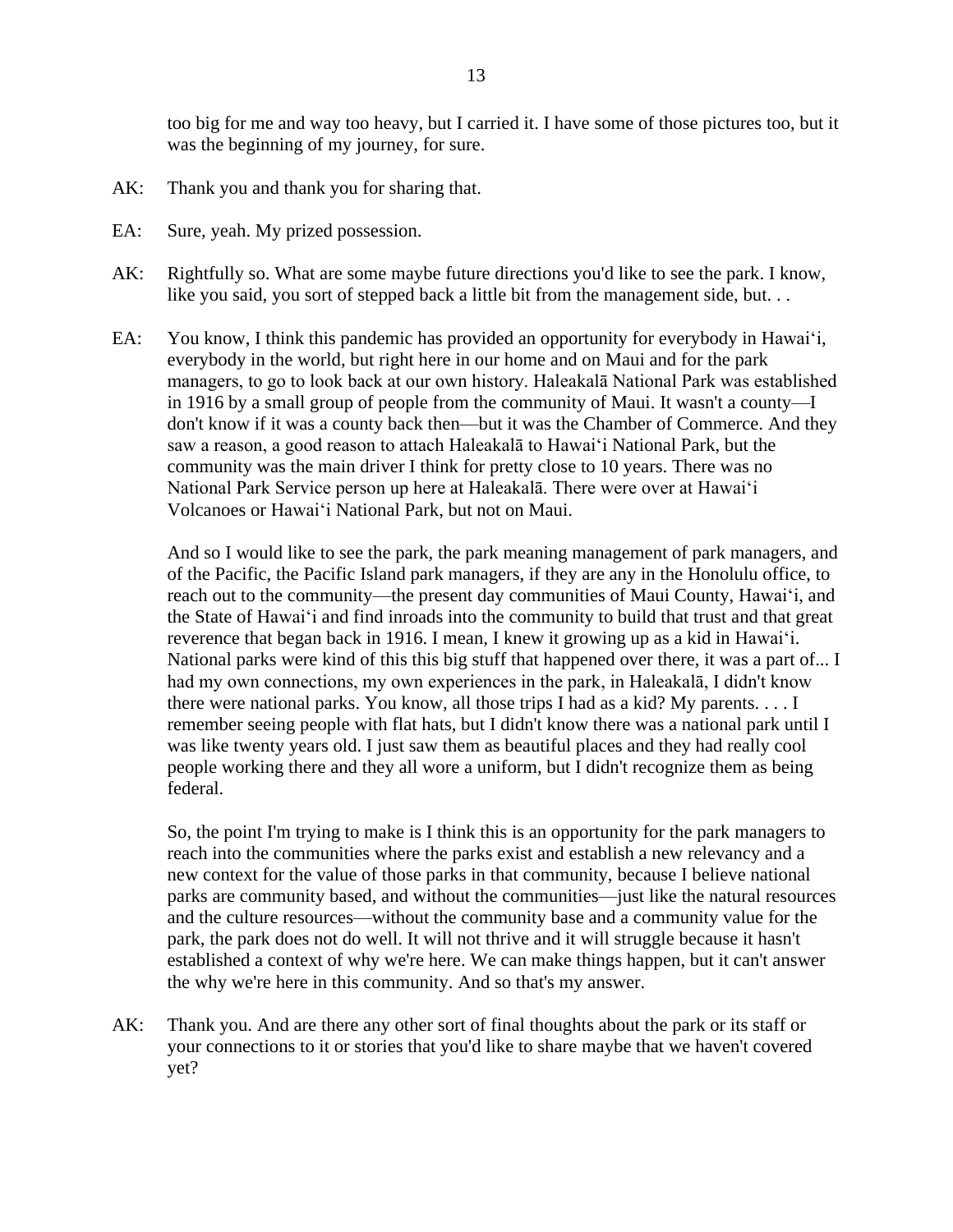- EA: I think this is not necessarily a story I could share, but I think it would be really fun. Because of the stories that would come from it, to get a gathering of us together, the folks who are no longer working at the park, a group of us rather than just one on one, a group of us together, and maybe kind of mull over these same bigger questions that you're asking. Among ourselves first, and then maybe with those in the park management team that are open to it, I think it would be really fun to share our connection and our value and our history and our pride and our love for Haleakalā. But then also to kind of express some of our concerns about how we feel, where the park is, where we think the Park is now that we're actually out in the community and where we would like to be helpful with going to the management team, to the present superintendent. I would like to hope that they're open to it. That would be kind of cool. I mean, and also there's just the stories that will come of it. I mean, I worked for many years with Ted, I worked with Ron, I worked with a lot of folks in interpretive staff, I worked with other people here on Maui, the cultural resource staff. Darn, I cannot think of that person's name. And it would be fun to just talk story amongst ourselves and remember those fun times and fun stories. And Patti and Bill, you know, they've retired or will be retiring soon, and it's really fun to talk story with them also because they remember back to those days of that transition of build the fence but wait look at these beautiful plants.
- AK: I think that's a terrific idea. Yeah, if there are people in particular you think would be kind of a good mix.
- EA: Yeah, well, you start with the people I think you're interviewing here. You have some contacts and some background. It's funny, we used to tromp in the forest building our fence and the biologists would come in and the botanists would come in, and this is Timmy—Timmy Bailey—and myself and Hanky, Hanky Eharis, from out in Kīpahulu and Dino Brown and Simeon Park and we just look at each other and go, oh, it must be ologist then. And to give ourselves an -ologist title. And we did make fun of the plants too. What the name of that plant? Oh Kīpahulu-enses, Kamehameha-enses, we didn't know, but we knew it was here. So -enses!

(Laughter)

- AK: That's funny.
- EA: Terry Lind too. Oh, man, I hope you're able to talk to him. Terry's history goes back from the 1960s when scientists were going to Kīpahulu and some of those first discoveries, you know, Terry was a teenager, early twenties, very charismatic guy. Really fun to talk to, hopefully you get a chance to talk to him.
- AK: We definitely hope to. Anything else that you'd like to cover or anything else you think you missed or we may have missed?
- EA: No, right now, I'm comfortable. There's always time and space for more.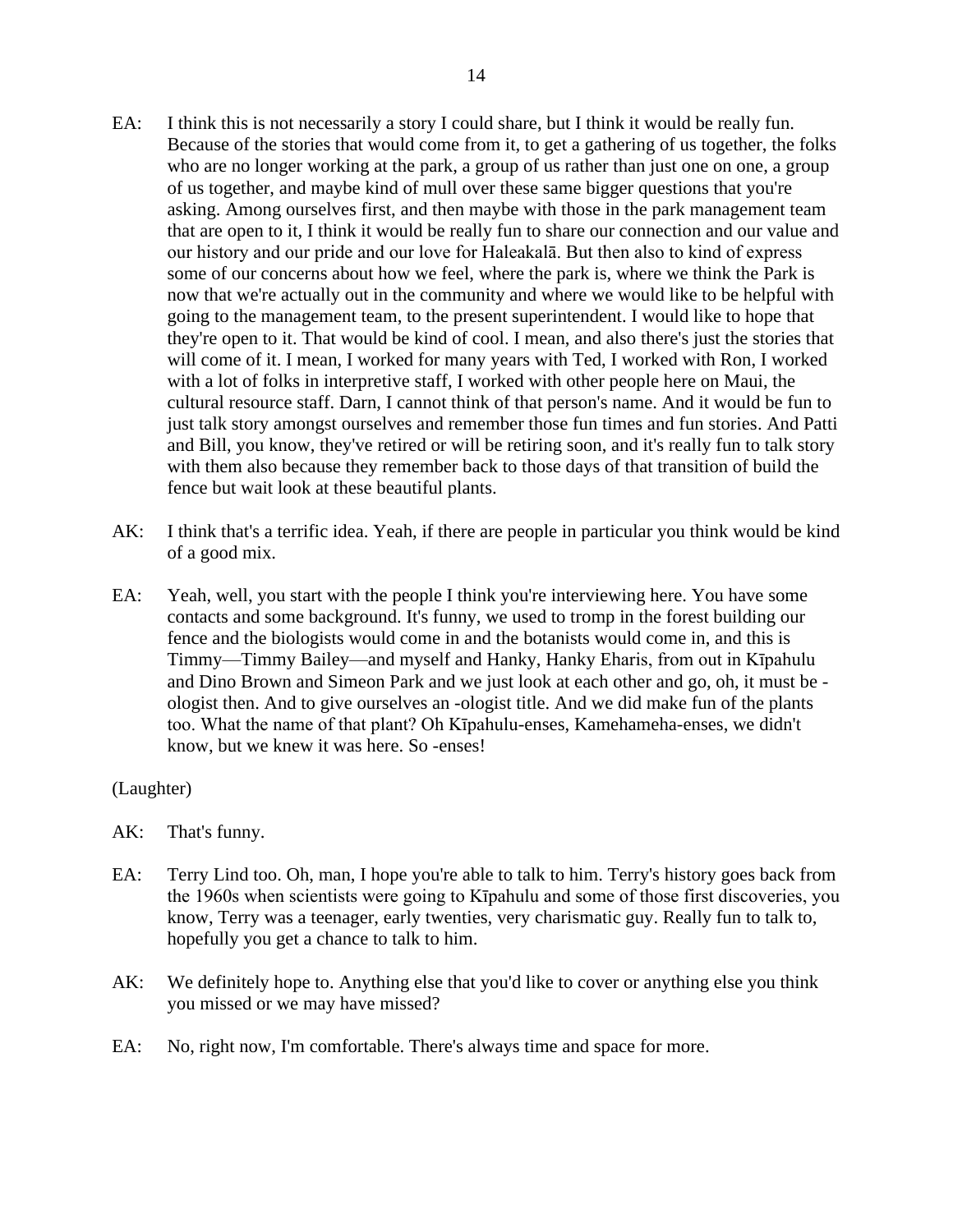- AK: Absolutely, yeah, and we may end up reaching out again and at least in the meantime, we'll start to kind of write up the transcript and then send it to you so you can look over it and make changes.
- EA: Oh, thank you. Yeah.
- AK: And yeah, if you have any photos that you'd like to share, you know, either from your parents first trip there or your first trip or subsequent trips, please feel free to send them over to me or to Rachel.
- EA: Okay, I guess if you're the conduit to Rachel I'll just send them to you. Yeah, I can scan them and send them to your email and then you could do your side.
- AK: Yeah.
- EA: And I'll send you if it's okay. I'll send you a scan of this plaque that my dad made for me.
- AK: Yeah. Please do. I would love that, thank you. But I don't want to take up too much of your time. I know it's been about an hour this time around and last time was about two hours, so I can let you go.
- EA: It's my pleasure. No worry, he mea iki, it's a small thing I do for the greater good.
- AK: Thank you. I appreciate that. Well, I will let you go then and look forward to hopefully chatting more at some later point, once the initial interviews get done and hopefully doing a group one as well.
- EA: Yeah, that would be fun and on camera or off camera. I'm interested in your family history, too. I asked my brother, I mean, he doesn't know you, he hasn't met you, I guess you can't remember that he's met you personally, but he does remember the oral history project out there, out in Haleiwa and Waialua.
- AK: Out in Waialua, yeah. I wasn't too involved with that, but a lot of my family were. So I'm sure he knows them, especially if he's out in Waialua.
- EA: I think I mentioned the name and of course, they all bump into each other someplace. Do you still dance? Didn't you dance hula?
- AK: I do. And actually my mom is a kumu hula.
- EA: Oh wonderful.
- AK: Yeah. So I still dance.
- EA: Good, good. Well, hopefully you get up into the forest and like I did and begin to see, wow, this is what we're really. . . . this is the story we're telling.